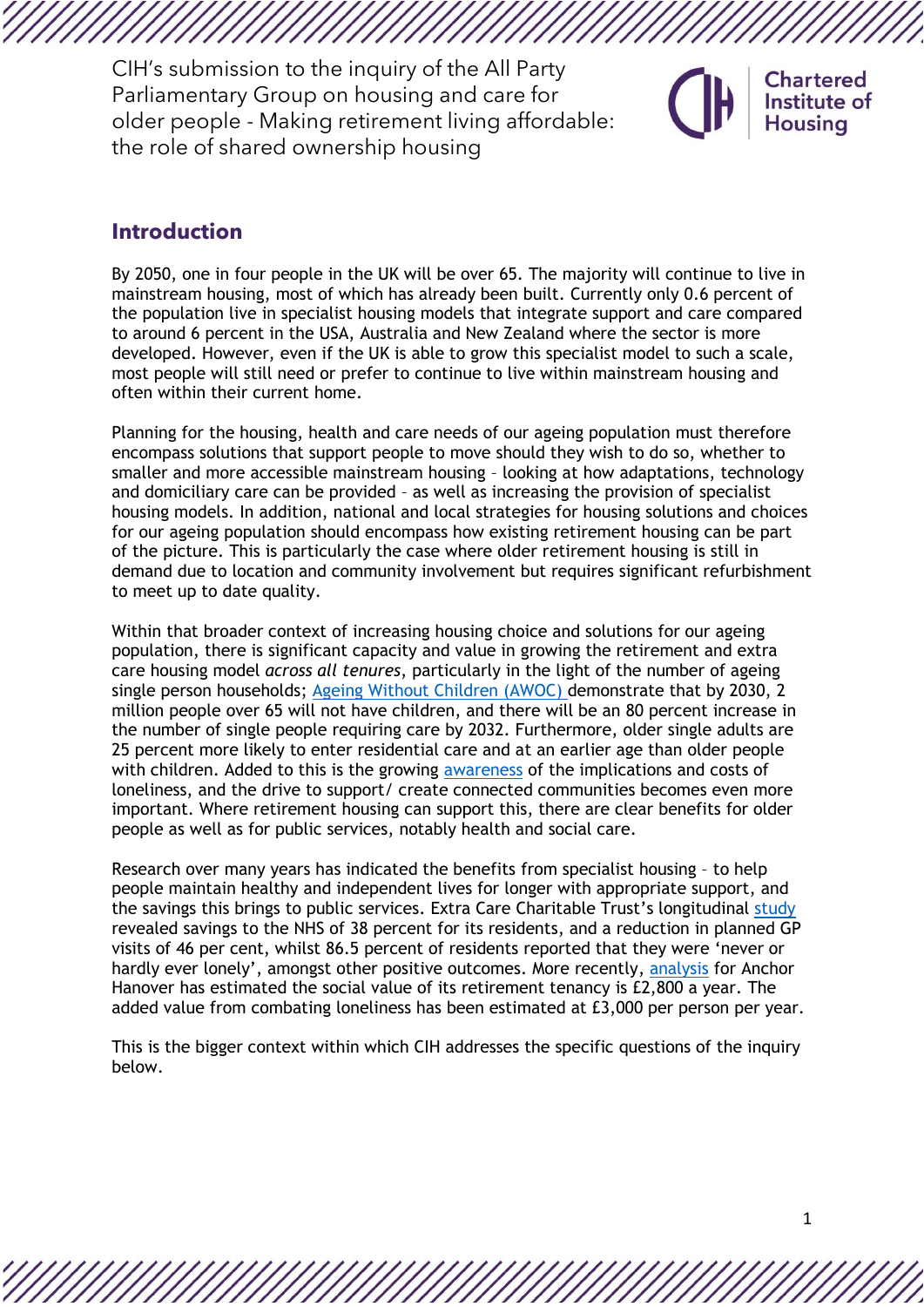**1. How can the market for shared ownership for older households best be scaledup, and what should the priorities for the future be?**

Research by the Housing LIN for the Local Government Association in 2017, [Housing](https://www.local.gov.uk/sites/default/files/documents/5.17%20-%20Housing%20our%20ageing%20population_07_0.pdf)  [our ageing population,](https://www.local.gov.uk/sites/default/files/documents/5.17%20-%20Housing%20our%20ageing%20population_07_0.pdf) references the Elderly Accommodation Counsel's estimated shortfall of specialist housing for older people of 400,000 units by 2035. Drawing on the experience of local authorities and housing providers which were developing housing solutions for older people across their localities, the report identified some key characteristics which, if supported by a strong national strategic, planning and regulatory framework, could enable more development of appropriate housing at scale across the country. These steps would also enable local authorities and their partners to understand in greater detail what the specific priorities are, and include:

- Establishing a clear vision for housing provision across the local area, and promoting the appropriate housing solutions
- Planning effectively for their ageing population, with more granular data and analysis of household projections, and housing, care and health needs, and clear priorities for action agreed with their older population
- Delivering and enabling delivery of social and private housing solutions, including for example, through use of public land
- Developing an integrated approach to housing health and care something that the recent adult social care white paper, [People at the heart of care,](https://www.gov.uk/government/publications/people-at-the-heart-of-care-adult-social-care-reform-white-paper) seeks to support with the commitment of additional funding of £300 million to develop integrated strategic plans across these sectors.

Establishing a strategic national framework, including the requirement for an integrated and strategic planned approach locally, to be reflected in Local Plans, would be a significant step forward to facilitating the development of ageappropriate housing, including retirement and extra care options, and would provide confidence to increase private investment in these housing models. Currently 50% of Local Plans do not have any provision for retirement housing [\(Knight Frank\)](https://www.knightfrank.com/research/article/2020-07-17-planning-remains-key-to-unlocking-development-opportunities-for-the-senior-living-market).

Anchor's recent publication, [Fragmented UK,](https://anchorv3dev.s3.eu-west-2.amazonaws.com/documents-pdfs/Anchor%20Fragmented%20UK%20report.pdf) highlights research that demonstrates delivery of only around 7,000 new units of retirement housing each year compared to the estimated need for 30,000; there is clearly a case for more retirement and extra care housing provision within a broader approach to increasing housing options for people to age safely in their local communities.

### **2. The extent to which the level of public understanding is a barrier - do potential purchases understand the older person's shared ownership offer?**

Shared ownership can be a complex tenure; clear information on how it operates and what choices people have (in terms of equity share, impacts on rent required, repairs responsibility etc) is necessary from the outset and is best given repeatedly during the marketing, sales and after-sales process, including the multiple charges

**Chartered** Institute of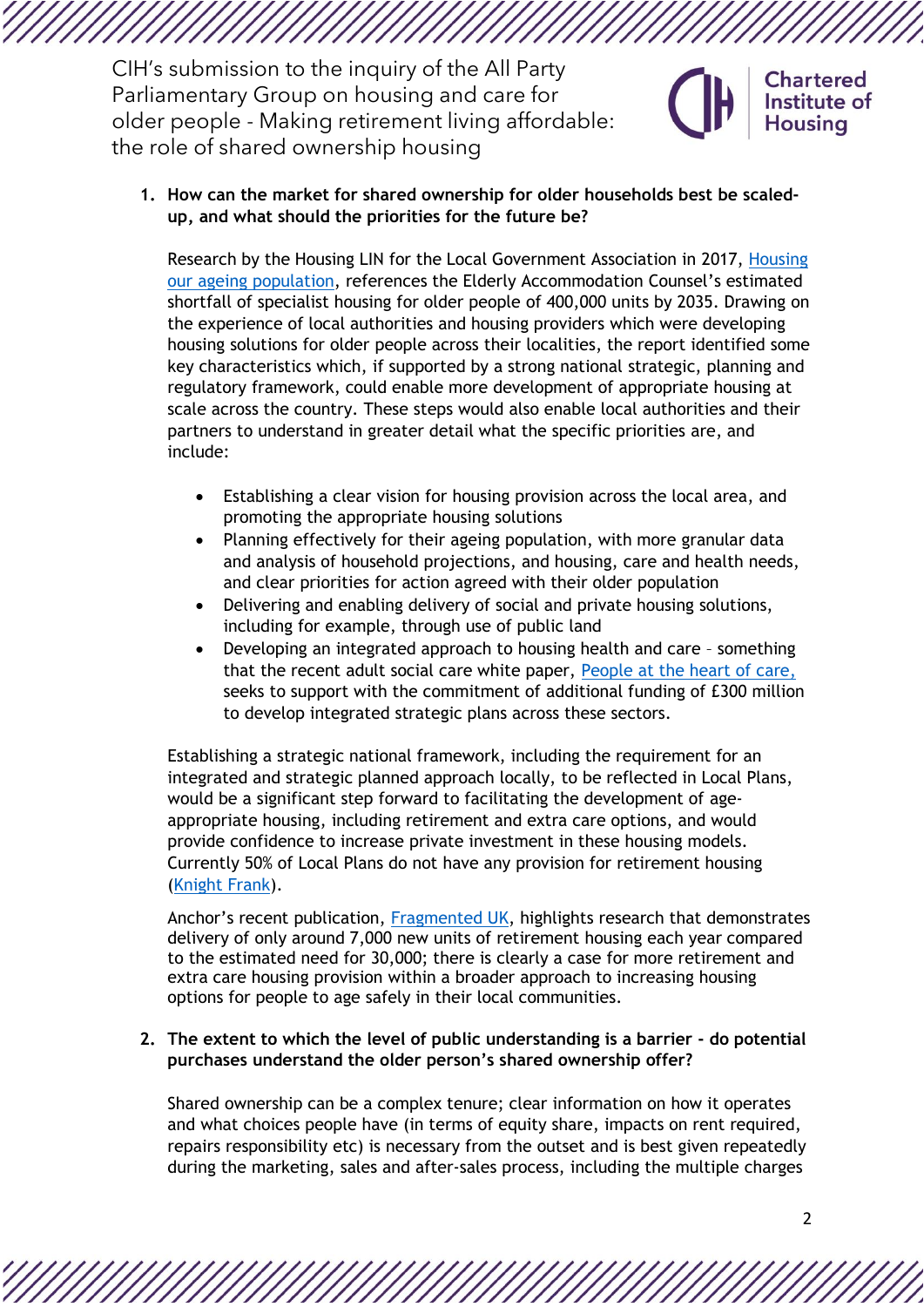

**Chartered** Institute of

that apply – potentially a mortgage payment, rent, service charges etc, and how these may increase at different rates over time.

There are the elements whereby shared ownership for older people differs from the mainstream offer, notably the lack of rental charge if the maximum of 75 percent is purchased under the government's older people's shared ownership scheme, plus variations on the scheme that are run by some specialist providers, that can have other advantages for some households (for example a buy back guarantee).

Added to this is misunderstanding/ lack of awareness of what retirement housing is and what it can provide, which is still an issue amongst older people, their families and the wider public. [Research](https://anchorv3dev.s3.eu-west-2.amazonaws.com/documents-pdfs/Anchor%20Fragmented%20UK%20report.pdf) for Anchor Hanover highlighted that only 20 per cent of people 'fully understand' what housing options were available for older people, and a previous [study](https://www.shma.co.uk/retirement-housing-white-paper/) for Shakespeare Martineau revealed a gap between what the public perceived to be the offer of retirement housing compared to what was available.

Taken together these provide a significant barrier for the sector to overcome, although arguably an increase in availability of retirement housing of all tenures, including shared ownership, across all regions may help to break down the misconceptions of this housing option. It would also be beneficial if the housing sector, both social and private developers and managers of schemes, could cohere around a clear brand and marketing strategy to address misunderstandings. We note the work of ARCO to establish a [consumer code](https://www.arcouk.org/sites/default/files/ARCO%20Consumer%20Code_A5_AUG%202021_FINAL%20ONLINE_0.pdf) to which all of its members subscribe to ensure clear and transparent information for applicants which could provide a useful basis for further development around a shared ownership model, for example.

#### **3. Are the Government's new Older People's Shared Ownership scheme (and Home Ownership for People with Long Term Disabilities scheme) working?**

Both the older people's shared ownership scheme and home ownership for people with long term disabilities are valuable schemes for some households, but awareness of these is limited amongst the public. Both schemes could benefit from greater marketing and access to clear information, via independent information and advice agencies, alongside information and support to make decisions about care and support services, particularly in view of the ambitions of government, as set out in [People at the heart of care:](https://www.gov.uk/government/publications/people-at-the-heart-of-care-adult-social-care-reform-white-paper) adult social care reform white paper, to make 'every decision about care a decision about housing'.

There are viability challenges to develop schemes with leasehold options in some low value areas, where existing home owners would struggle to be able to purchase a retirement home; shared ownership can be a way to increase the opportunities for more households, although it would still require significant grant funding in many cases and/ or the contribution of land at low/ no cost from councils or other public bodies.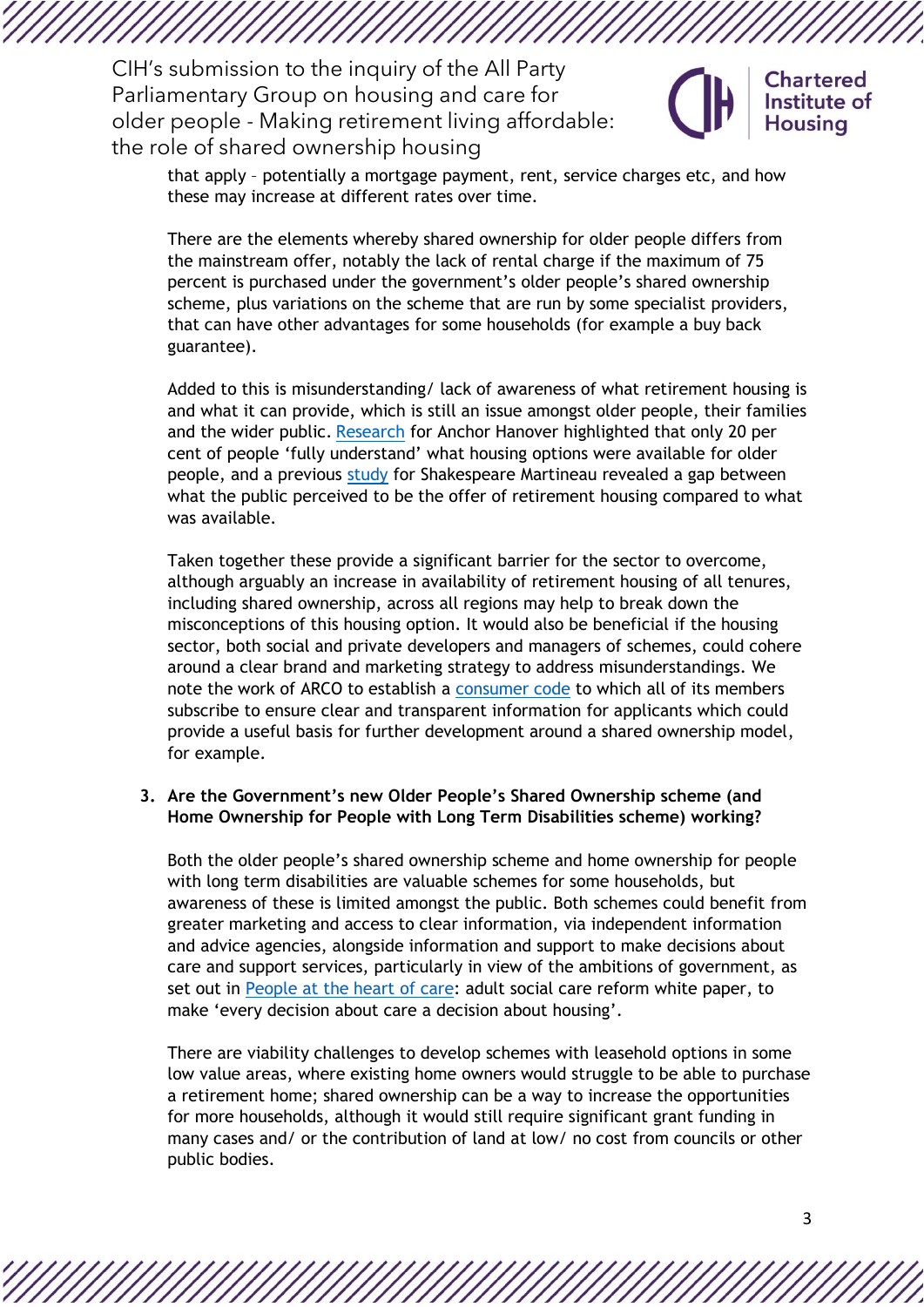

Government has committed to introducing significant changes to leasehold arrangements which will also apply to specialist housing, such as longer leases, removal of ground rent etc. However, the sector has called for more tailored regulation and legislation that better fits the retirement housing model, which would provide greater clarity and security for older people looking to purchase a retirement home, as is the case in countries with a significantly larger retirement housing sector. This would reinforce the work already being developed in the sector to improve the clarity and transparency of information available for prospective residents.

## **5. Is the opportunity to 'staircase up' and acquire a larger share inhibiting investment into the sector?**

It is unlikely that the potential for staircasing upwards would in itself be a significant barrier, although there is not much data available to the sector and its funders/ investors to inform decisions on this. More data on factors such as staircasing was a key factor in supporting the increase of mainstream shared ownership including increasing investment in schemes, and the number of mortgage lenders for potential shared owners. (This was one of the key recommendations from CIH's [research](https://www.orbitgroup.org.uk/media/1337/shared-ownership-20-towards-a-fourth-mainstream-tenure.pdf) with Orbit on increasing shared ownership in mainstream housing, and would be valuable application to increasing the model for retirement housing as well.)

Establishing a supportive framework for retirement housing, for example with a clear drive for robust and detailed needs assessments and inclusion of specialist housing in Local Plans, plus a strong regulatory system that gives confidence to purchasers thereby increasing demand, would be effective in drawing in further investment.

### **6. Can more shared ownership developments enable shared owners to 'staircase down'?**

Some providers have the facility for residents to staircase down, or to reduce their asset by other means but this is usually as an exception. Facilitating downwards staircasing would make the option more flexible and advantageous for older people, giving reassurance around affordability in the face of unexpected life occurrences, but in practice it can be difficult to provide due to the financial constraints and available resources of most providers, particularly where they are looking to invest in further schemes. Although a substantial increase in the availability of shared ownership within the model may give additional flexibility to enable some providers to do this (balancing overall equity sales across a scheme or cluster of schemes for example) this may remain a relatively limited opportunity.

**Chartered** Institute of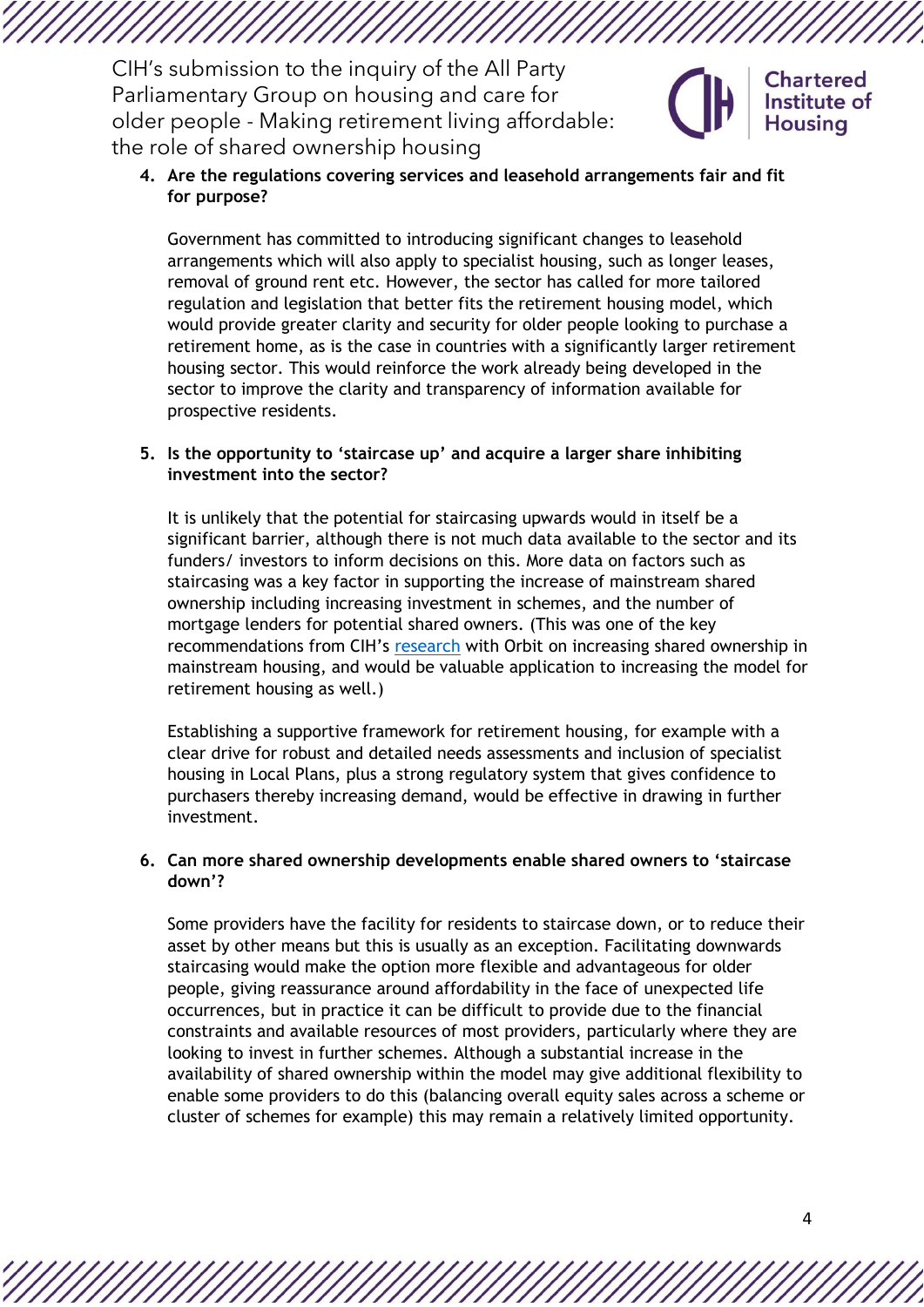**7. Are resale issues a major disincentive to older people acquiring a shared ownership property, and if so, how can the issues be overcome?**

Historically both shared ownership, and retirement housing, have anecdotally had some difficulties in relation to resales, which may have weighed against the models reputationally. For mainstream shared ownership, the availability of more homes, increased awareness of the model and the opportunities it gives, and some modifications have led to improvements. Recent [analysis](https://housingcare.org/downloads/kbase/3607.pdf) by the EAC in relation to retirement housing and resales demonstrate that successful resales (value and reasonable timeframes) are linked to good location for services and facilities and an effective scheme manager, plus some understanding of and skills in marketing this specialist model.

#### **8. What are the opportunities for new markets, for example, for those in LGBTQ+ and ethnic minority communities?**

The opportunity for new markets should be identified through robust needs assessments across housing, care and health in local areas. Where this is identified the sector, and public sector partners, together with community groups would need to identify the best ways to reach communities to raise awareness of the potential for this as a positive option for people in these communities, including the development of culturally appropriate services.

#### **9. What are the barriers to developing new shared ownership schemes for older people, such as planning and design?**

We are aware that government is undertaking work more broadly on the issue of exempt accommodation, and here we note that it is important that the outcome of this work does not produce unintended problems for the ongoing development of retirement and extra care housing; CIH welcomes the way that government is working with the housing sector to ensure this.

The National Planning Policy Framework (NPPF) includes [guidance](https://www.gov.uk/guidance/housing-for-older-and-disabled-people) for local authorities to assess and plan for policies to address the housing needs of older and disabled people. However, it does not mandate this and not all local authorities have detailed plans. If these were in place that would provide stronger guidance and assurance for providers to invest in developing such housing provision. CIH welcomes the government's commitment in its adult social care reform white paper to supporting local areas to have a strategic plan to meet the housing health and care needs of local populations as well as increased investment to develop innovative solutions (see also questions 3 and 10).

Consideration should also be given to how possible changes to the use class categories would support more provision, given the confusion that can arise in respect of specialist provision falling between the current C2 (residential institutions) and C3 (dwellings) definitions.

**Chartered** Institute of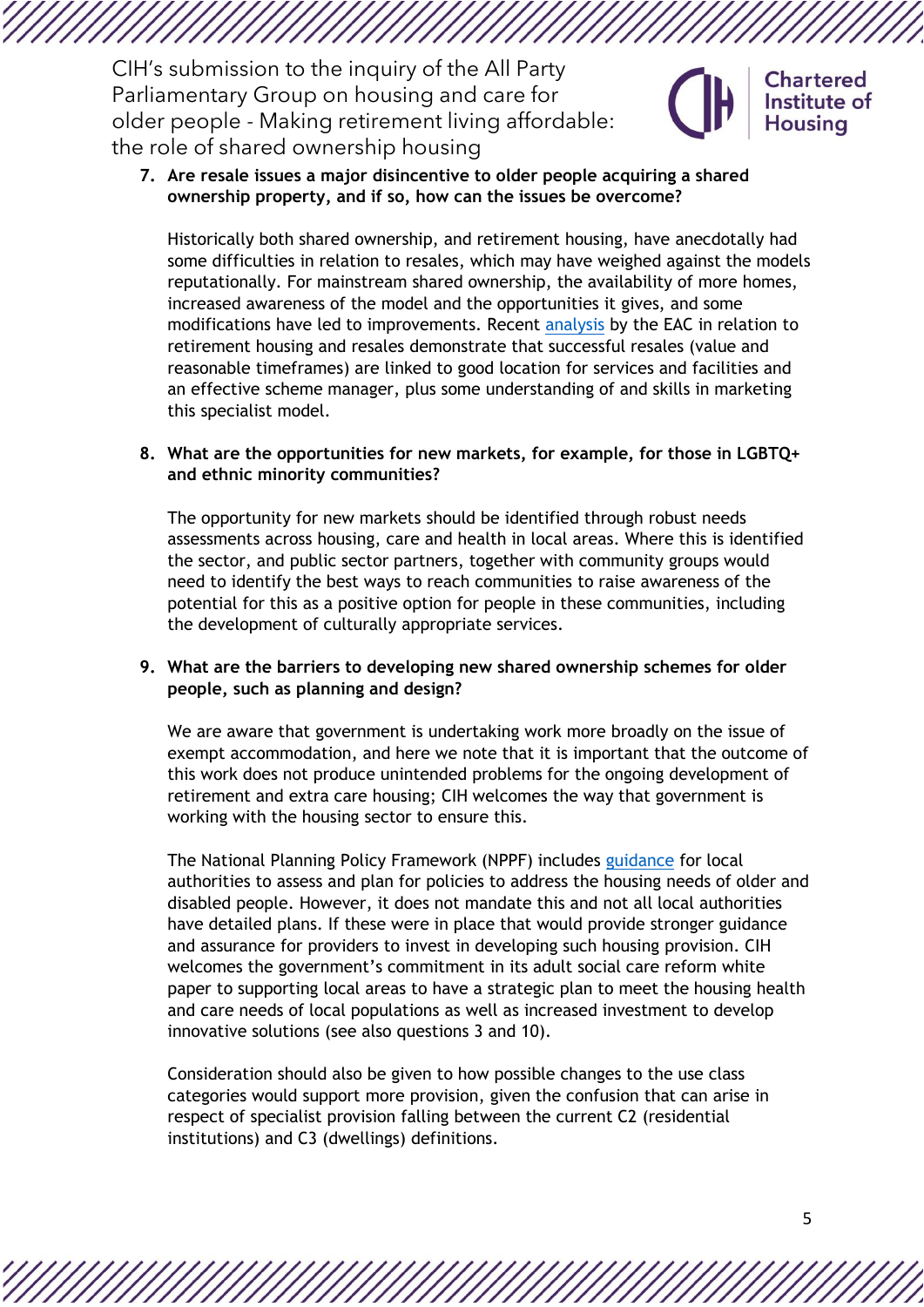

**Chartered** Institute of

In terms of design and quality standards, it is positive to see higher accessibility standards, and quality and design standards such as the HAPPI standards already being incorporated increasingly across the sector. Many providers are careful to review the success of each development to learn from existing residents and applicants to refine their design standards to ensure that they are meeting the aspirations of older people. Encouraging and incentivising these standards through local strategies and Plans provides a level approach for all specialist developments.

#### **10.Is the grant funding under current housing and health programmes sufficient or does it need to change?**

Homes England have set the aim for 10 percent of current programme funding to be directed to specialist housing, including housing for older people. Given the ageing demographic of the population, this could be increased with a particular focus on funding for older people, and the flexibility to provide some additional support where viability is challenging but the need/ demand for retirement and extra care housing can be demonstrated through robust assessments.

The commitment of £300 million funding over three years to develop strategic plans across health, social care and housing could also be useful to evidence the housing and care needs across local populations that can be addressed through more retirement and extra care housing options for older and disabled people, and to find new and innovative models of support that can be delivered within accessible and well-designed housing models. This, coupled with the commitment to an older people's housing taskforce made in the Levelling Up white paper, should drive a greater focus on developing older people's housing strategies, and designation of opportunities within Local Plans.

#### **11.What is the potential for attracting additional private finance? Is there a case for new incentives to invest?**

Evidence of the scale of need and demand for more retirement and extra care housing, including the potential demand for shared ownership models, through robust needs assessments, and better data of how the model work in practice for older people, would be valuable to demonstrate the opportunities to investors. Establishing a strong regulatory framework and clear strategic approach nationally and locally would give confidence to potential residents as well as investors. Anecdotally many providers are confident about further investment where a strong national framework supports the model and enables it to be delivered at scale.